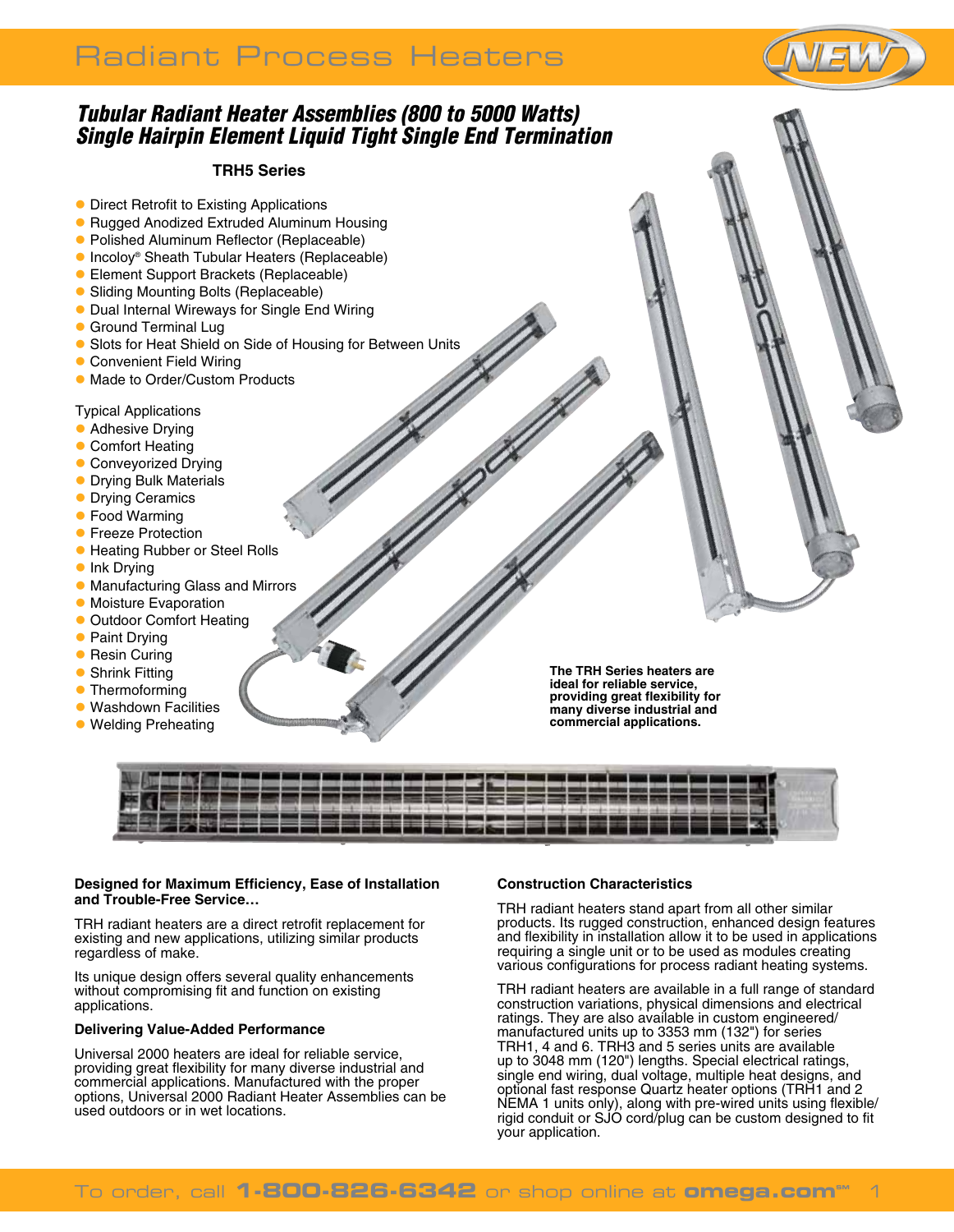





Aluminum sheet to reduce heat loss (14 gauge Maximum)







#### **Custom Engineered/Manufactured Heaters**

Understanding that an electric heater can be very application specific, for sizes and ratings not listed, Omega can manufacture a tubular radiant heater to meet your requirements.

#### **Please Specify the Following:**

- Overall Housing Length Wiring Options (Single or Double Ended)<br>● Wattage and Voltage Series Construction Style
	- **C** Series Construction Style
- **C** Termination Features

#### **Heavy Duty Quick Disconnect Plugs and Receptacles**



**Optional Electrical Plugs listed can be attached to armor cable or SJO cord described under wiring options. Receptacles listed are cable mount matching units for the plugs listed, please contact Sales for more informatiom.**

| To Order Specify Model Number |                  |                    |                 |              |                             |  |  |  |
|-------------------------------|------------------|--------------------|-----------------|--------------|-----------------------------|--|--|--|
| <b>Plug Model No.</b>         | <b>Reference</b> | <b>NEMA P or R</b> | <b>Max Amps</b> | <b>Volts</b> | <b>Receptacle Model No.</b> |  |  |  |
| EHD-102-103                   | P3 straight      | $5 - 15$           | 15 A            | 125V         | EHD-103-102                 |  |  |  |
| EHD-102-113                   | P4 twist lock    | $L5-15$            | 15 A            | 125V         | EHD-103-104                 |  |  |  |
| EHD-102-122                   | P6 twist lock    | L6-20              | 20A             | 250V         | EHD-103-105                 |  |  |  |
| EHD-102-126                   | P7 twist lock    | L6-30              | 30 A            | 250V         | EHD-103-125                 |  |  |  |

*Ordering Example: EHD-102-103, P3 straight connector, 125 Vac.*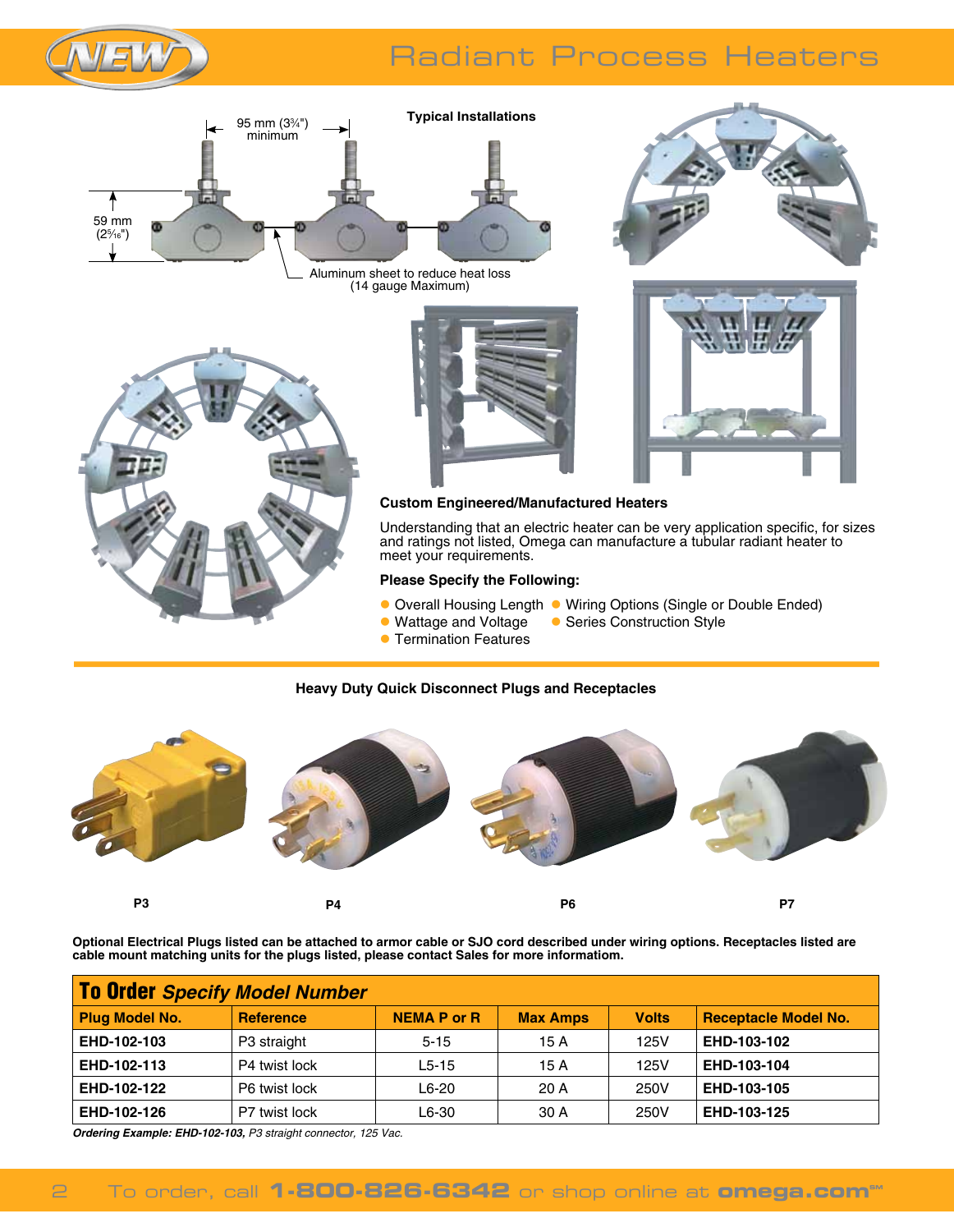

#### **Installation Recommendations**

1. Sliding mounting bolts [44 mm (13 ⁄4") long, 3 ⁄8-16 thread] slide along the length of the aluminum housing for mounting the heater to common structural framing materials, creating multiple heater installations accommodating flat, rectangular, polygonal, cylindrical or any other shape arrays.

Minimum distance of 95 mm (3<sup>3</sup>/<sub>4</sub>") on center for heaters mounted side-by-side. Do not exceed 1.1 m (42") between sliding mounting bolts.

- 2. To reduce heat losses, heat deflector shields up to 14 gauge thick are recommended between heaters. Fiber insulation can also be placed behind the heater housing.
- 3. In applications where water or solvents are being evaporated, proper ventilation is required to expel vapors or fumes.
- 4. Standard NEMA 1 electrical enclosures located at opposite ends of the heater housing with standard 22 mm  $(\frac{7}{8})$ diameter knock-outs and a 1 ⁄2 NPT conduit threaded opening out the top of the housing facilitate single or double end wiring. Heaters with NEMA 3-4 boxes have dual 13 mm (1/2") trade size hubs oriented 90° to each other. Openings accept standard electrical fittings.
- 5. Hold the tubular heater terminal tabs with pliers when tightening the screws to ensure secure electrical connections. Use only high temperature hook-up lead wire and nickelplated steel or Monel® lugs.

**Electrical wiring should be done by a qualified electrician with full knowledge of the installation and in accordance with local codes and the National Electrical Code.**

**High temperature hook-up wire and terminal lugs are available visit omega.com**

#### **Maintenance**

- 1. Never perform any type of service prior to disconnecting all electrical power to the heater installation.
- 2. To maintain reflector efficiency, clean periodically with mild soap and water. Do not use alkali or other strong cleaners. They will dull the aluminum reflector finish.
- 3. Replacement of elements, support brackets and reflectors. (A) Remove terminal enclosure covers. (B) Disconnect power wires from element terminals. (C) Snap out support brackets. (D) Remove elements and old reflectors from front of unit.

When replacing elements, reflectors should be replaced. Install new reflectors by snapping edges into housing grooves and reassemble other parts in reverse order.

#### **Wiring Hints**

Wire selection depends on the requirements of the installation.

Wire temperature rating for inside the heater housing should be 250°C (482°F) or higher depending on the installation.

Voltage rating should be equal to the operating voltage of the installation.

Wire conductors should be nickel, nickel plated copper or nickel clad copper.

Do not use silver plated or unplated copper wire conductors.

Amperage rating (wire gauge) should be 12 gauge for units drawing over 20 A of current. Use 14 gauge for units drawing under 20 A of current.

#### **TRH5 Standard Single-End Wiring**